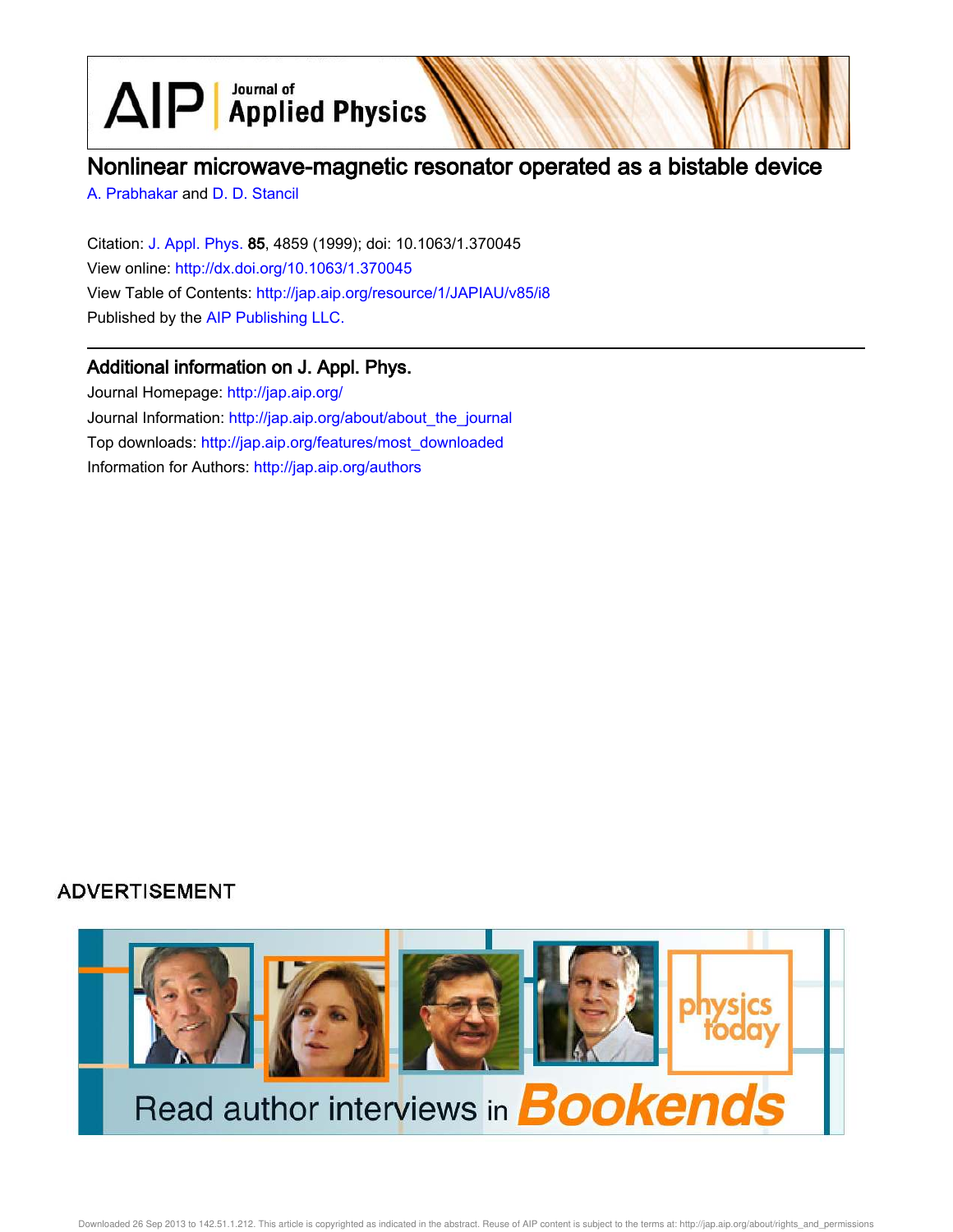## **Nonlinear microwave-magnetic resonator operated as a bistable device**

A. Prabhakar *MKE-Quantum Components, 1450 Infinite Drive, Louisville, Colorado 80027*

D. D. Stancil<sup>a)</sup>

*Department of Electrical and Computer Engineering, Carnegie Mellon University, Pittsburgh, Pennsylvania 15213*

The excitation of large amplitude spin waves causes a shift in the resonance frequency of a ferrite resonator towards higher frequency values. Using this shift, a resonator can be designed to operate in a bistable mode where the history of the input power determines the output power. A theoretical calculation for a resonator with a linewidth of 1.5 MHz, measured at 10 GHz, predicts a discontinuous jump in output power by a factor of about 3.5 as the input power is increased to about 0.7 mW. The phenomenological model that describes the bistability also provides an explanation for the foldover of ferromagnetic resonance curves at high input power levels. An appropriate choice for the operating frequency ensures that the estimated input power required to observe the bistable behavior is below the predicted threshold power for spin-wave auto-oscillations at the main resonance. © 1999 American Institute of Physics. [S0021-8979(99)35208-7]

#### **I. INTRODUCTION**

A variety of microwave devices that use nonlinear spinwave interactions are found in the literature. Researchers have designed nonlinear devices such as active magnetostatic wave  $(MSW)$  delay lines,<sup>1</sup> magnetic envelope soliton train generators, $\frac{2}{3}$  signal to noise enhancers<sup>3</sup> and a bistable microwave device using an external feedback circuit.<sup>4</sup> These devices have possible applications in microwave switching or amplifying circuits.

Anderson and Suhl described an instability mechanism that causes a foldover of the ferromagnetic resonance (FMR) curves for thin film ferrite samples.<sup>5</sup> Seagle, Charap, and Artman suggested that this mechanism can be used to design a device that retains a memory of past microwave power levels.<sup>6</sup> However, experimental observations of the instability have been complicated by parametric spin-wave excitations<sup>7</sup> and thermal effects.<sup>8</sup> We propose a design for a thin film ferrite resonator with a bistable output power below the threshold for spin-wave autooscillations. A phenomenological model similar to Anderson and Suhl's is used to describe a decrease in the demagnetizing field with increasing MSW amplitudes in a perpendicularly magnetized thin ferrite film. The model also draws a parallel between the foldover mechanism for thin film resonators and the observed shifts in the transmission characteristics of propagating forward volume MSWs.<sup>9,10</sup>

The operation of the bistable device is as follows. If the operating frequency is initially higher than the resonance frequency, the MSW excitations are finite but damped. As the input power reaches a threshold value, the resonance frequency moves towards the operating frequency and the damping decreases causing an even further increase in MSW amplitudes. With the output power being proportional to power associated with the MSWs, the output switches from a low value to a high value. Alternatively, a reduction in the input power causes a switch from high to low output values. By tuning the operating frequency, the critical power at which the switching occurs can be made to differ in these two cases causing the device to operate in a bistable mode.

The phenomenological model describes a bistability in output power with an intuitive appeal while yielding theoretical expressions that are similar in form to those obtained from a more accurate canonical formalism. $11,12$  A study of the experimental observations of the FMR response of ferrite films does not lead us to the obvious conclusion that the conditions for a bistability in the output power, as we vary input power, match those required to observe a foldover in the FMR resonance curves. Our simulations establish that this is indeed the case. Furthermore, the resonator operates as a bistable device only when the difference between the input signal frequency and the intrinsic resonance frequency exceeds a critical value. This is not apparent from the original formulation of the instability mechanism.<sup>5</sup>

High power MSW devices are susceptible to parametric spin-wave excitations that degrade performance and often result in an auto-oscillatory or chaotic output signal.<sup>13</sup> A bistable response from the ferrite resonator is best observed when the device is tuned such that the critical input power for bistability lies below the threshold for autooscillations at the main resonance.<sup>13,14</sup> Calculations for MSWs excited by a microstrip transducer in a yttrium-iron-garnet (YIG) film indicate that we can establish the desired operating conditions. Such a bistable response was observed recently by Fetisov and Patton.<sup>15</sup>

#### **II. BISTABLE RESPONSE**

A resonator is usually classified in terms of its quality factor,  $Q$ , and the full width at half maximum,  $\Delta$ , of its frequency response. The output power,  $P_{\text{out}}$ , is related to the low power resonance frequency,  $f_0$ , the input power,  $P_{\text{in}}$ , a)Electronic mail: stancil@ece.cmu.edu and input frequency, *f*, as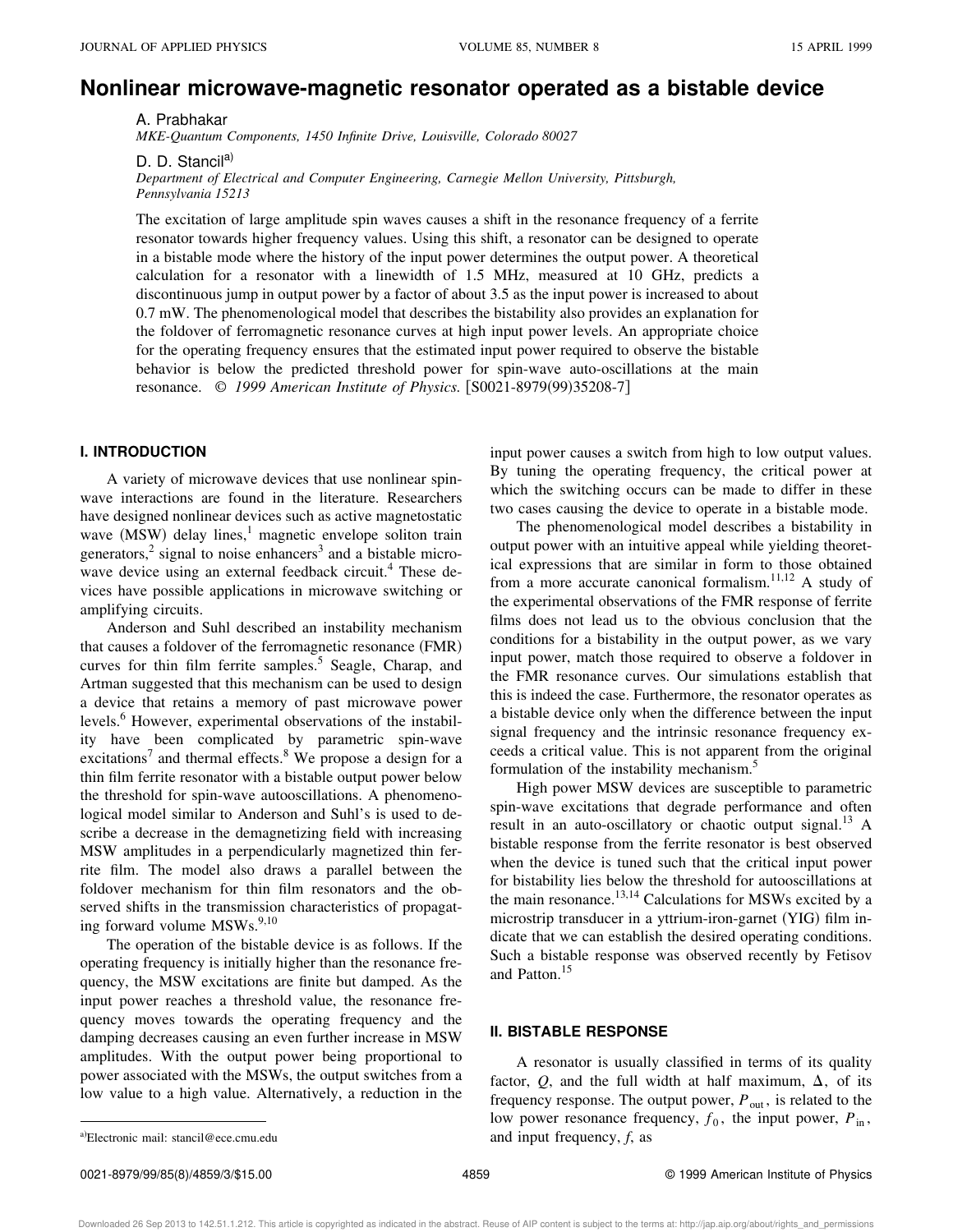

FIG. 1. Estimated response of a thin film ferrite resonator with  $A' = 1$ ,  $2\Delta$ = 1.5 MHz,  $f - f_0$  = 1.6 MHz, and  $\alpha$  = 2.5 MHz mm/mW. FIG. 2. Simulated fold-over effect in the FMR response of a thin film ferrite

$$
P_{\text{out}} = \frac{A P_{\text{in}}}{[f - f_0]^2 + \Delta^2}.
$$
 (1)

*Q* and the peak power in the resonator are defined by the constants  $A$  and  $\Delta$  such that

$$
Q=\frac{f_0}{2\Delta},
$$

and

$$
\lim_{f \to f_0} P_{\text{out}} \approx \frac{AP_{\text{in}}}{\Delta^2}.
$$
\n(2)

Assuming that the output is proportional to the power in the spin-wave excitations  $P_{SW}$ , we incorporate the dependence of the resonance frequency on MSW amplitude by re-writing Eq.  $(1)$  as

$$
P_{\text{SW}} = \frac{A' \ P_{\text{in}}}{[f - (f_0 + \alpha P_{\text{SW}})]^2 + \Delta^2},\tag{3}
$$

where  $\alpha P_{SW}$  represents a linear shift in the observed frequency characteristics and *A*<sup> $\prime$ </sup> represents the efficiency of coupling into the spin-wave system. This linear shift has been well characterized for the case of MSWs in thin film ferrite samples. $9,10,14$  A phenomenological model suggests that an increase in MSW amplitude is accompanied by a reduction in the demagnetizing field within the thin film sample.<sup>10</sup> For the case of MSWs excited by a microstrip transducer,  $P_{\text{in}}$  and  $P_{\text{SW}}$  refer to the power per unit width. The coefficient  $\alpha$  is given by<sup>10</sup>

$$
\alpha = \frac{1}{2\pi} \left( \frac{4|\gamma|}{\omega M_s d^2} \right),\tag{4}
$$

where  $\omega = 2\pi f$ ,  $|\gamma| = 2\pi (28 \text{ GHz/T})$  is the gyromagnetic ratio,  $M_s$ =140 kA/m is a typical value for the saturation magnetization of the film and *d* is the film thickness. The cubic relation between  $P_{\text{in}}$  and  $P_{\text{SW}}$ , described by Eq. (3), is plotted in Fig. 1.

A region of bistability is well defined when we obtain real values of  $P_{SW}$  that satisfy



resonator with  $\alpha$ =2.5 MHz mm/mW and *A*<sup> $1$ </sup> = 1. The hysteretic response is obtained by solving Eq. (3) as  $f - f_0$  is swept in opposite directions.

$$
\frac{\partial P_{\text{in}}}{\partial P_{\text{SW}}} = 0 \tag{5}
$$

Combining Eqs.  $(3)$  and  $(5)$ , we solve for the real roots of

$$
3(\alpha P_{SW})^2 - 4\alpha P_{SW}(f - f_0) + \Delta^2 + (f - f_0)^2 = 0
$$
 (6)

to obtain the following condition for observing bistability,

$$
f > f_0 + \sqrt{3}\Delta \tag{7}
$$

#### **III. FMR RESPONSE**

To establish the similarity between the foldover of the FMR response and a bistability in the output power of the resonator, Eq.  $(6)$  is solved for the two cases:  $(a)$  increasing and decreasing input power at a fixed input frequency and (b) sweeping input frequency up and down while keeping input power fixed. Both calculations yield identical results and the latter case is shown in Fig. 2. A bistability in  $P_{SW}$ occurs for values of  $f - f_0$  that lie between the solid and dashed vertical lines.

#### **IV. LIMITATIONS ON THRESHOLD POWER**

Spin-wave auto-oscillations above the Suhl instability threshold at the main resonance can severely degrade the performance of the proposed bistable ferrite resonator. Experimental observations for the case of forward volume MSWs excited by a microstrip transducer appear to support the theoretical predictions for the auto-oscillation threshold power levels.14,16 We compare the predictions for the input power at the onset of auto-oscillations with those for the onset of bistability. The comparison yields an operating region where we expect to observe bistability but not autooscillations.

The threshold power per unit width for auto-oscillations (AOs) at the resonance frequency,  $\omega_0 = 2 \pi f_0$ , is given by<sup>14</sup>

$$
P_{\rm AO} = \frac{\omega_0 \omega_M \eta_0 d^2}{2|\gamma|^2 \mu_0},\tag{8}
$$

Downloaded 26 Sep 2013 to 142.51.1.212. This article is copyrighted as indicated in the abstract. Reuse of AIP content is subject to the terms at: http://jap.aip.org/about/rights\_and\_permissions